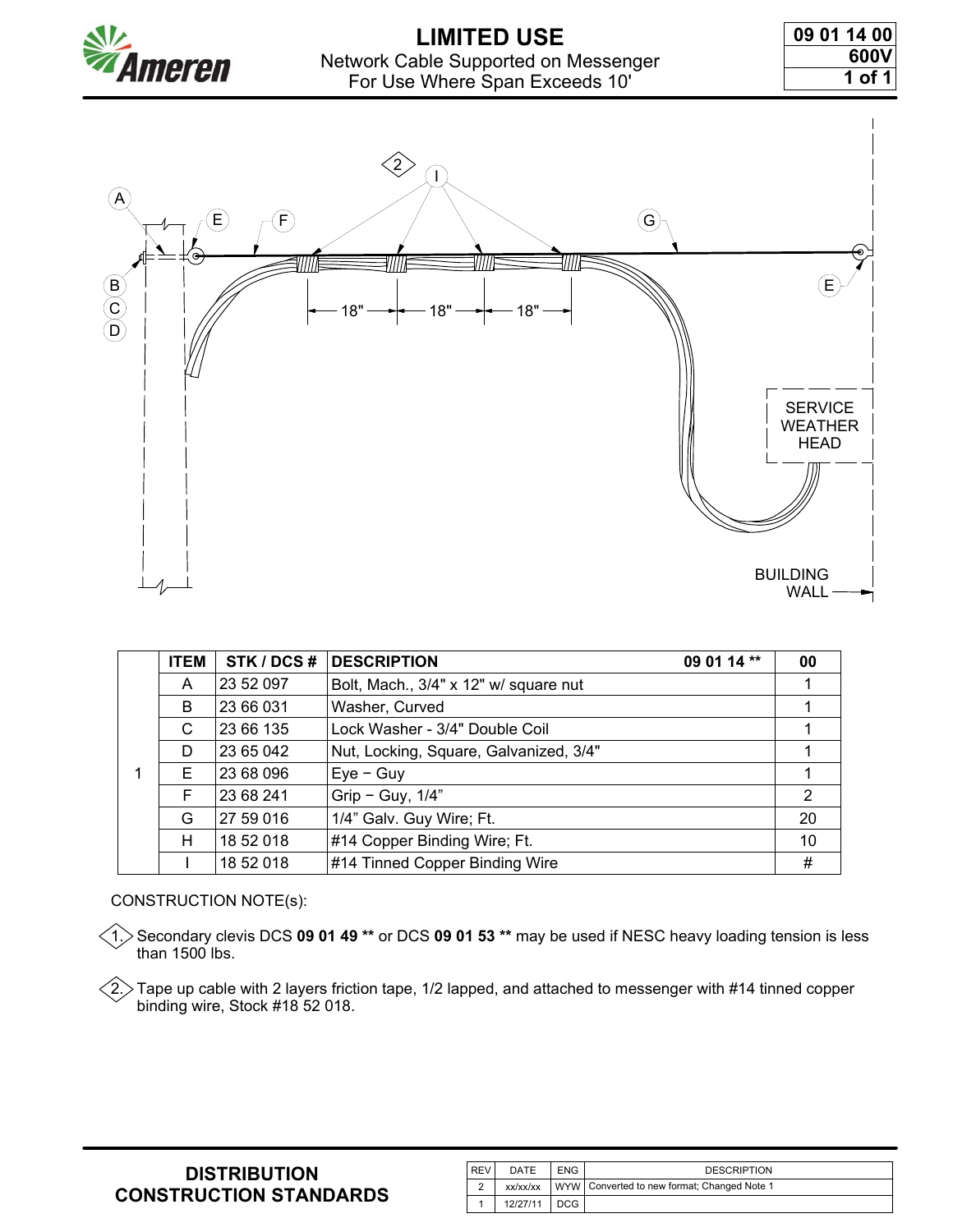



### CONSTRUCTION NOTE(s):

- 1. Service cable takeoff shall be not less than 40" above nor 40" below nearest communication attachments.
- 2. Unsupported length of service entrance cable shall not exceed 5 feet. Where distance is in excess of 5 feet use open wire.
- 3. Service cable is only rated 300 volts.

 $\left\langle 4\right\rangle$ 2" Slotted plastic conduit cover (Required only when communication circuits are on pole).

 $\lesssim$ 5. $>$  Fasten service entrance cable to service with solderless connectors as required.

|                      | <b>ITEM</b> |             | STK / DCS # DESCRIPTION<br>09 01 16 ** | 00 |
|----------------------|-------------|-------------|----------------------------------------|----|
|                      | А           | 12 51 217   | Conduit - Plastic, 2" Split (ft)       | 20 |
|                      | B           | 27 60 035   | Hanger, Iron (ft)                      | 5  |
| $^{\textregistered}$ | C           | 09 01 50 ** | Service Cable Attachment               | 5  |
| $^{\textregistered}$ | D           | 09 00 01 01 | Service Entr. Cable; Ft.               | #  |

\*Insert Stock No. & Length

## **DISTRIBUTION CONSTRUCTION STANDARDS**

| <b>REV</b> | DATE     | <b>ENG</b> | <b>DESCRIPTION</b>          |
|------------|----------|------------|-----------------------------|
|            | xx/xx/xx |            | WYW Converted to new format |
|            | 12/21/11 | DCG.       |                             |